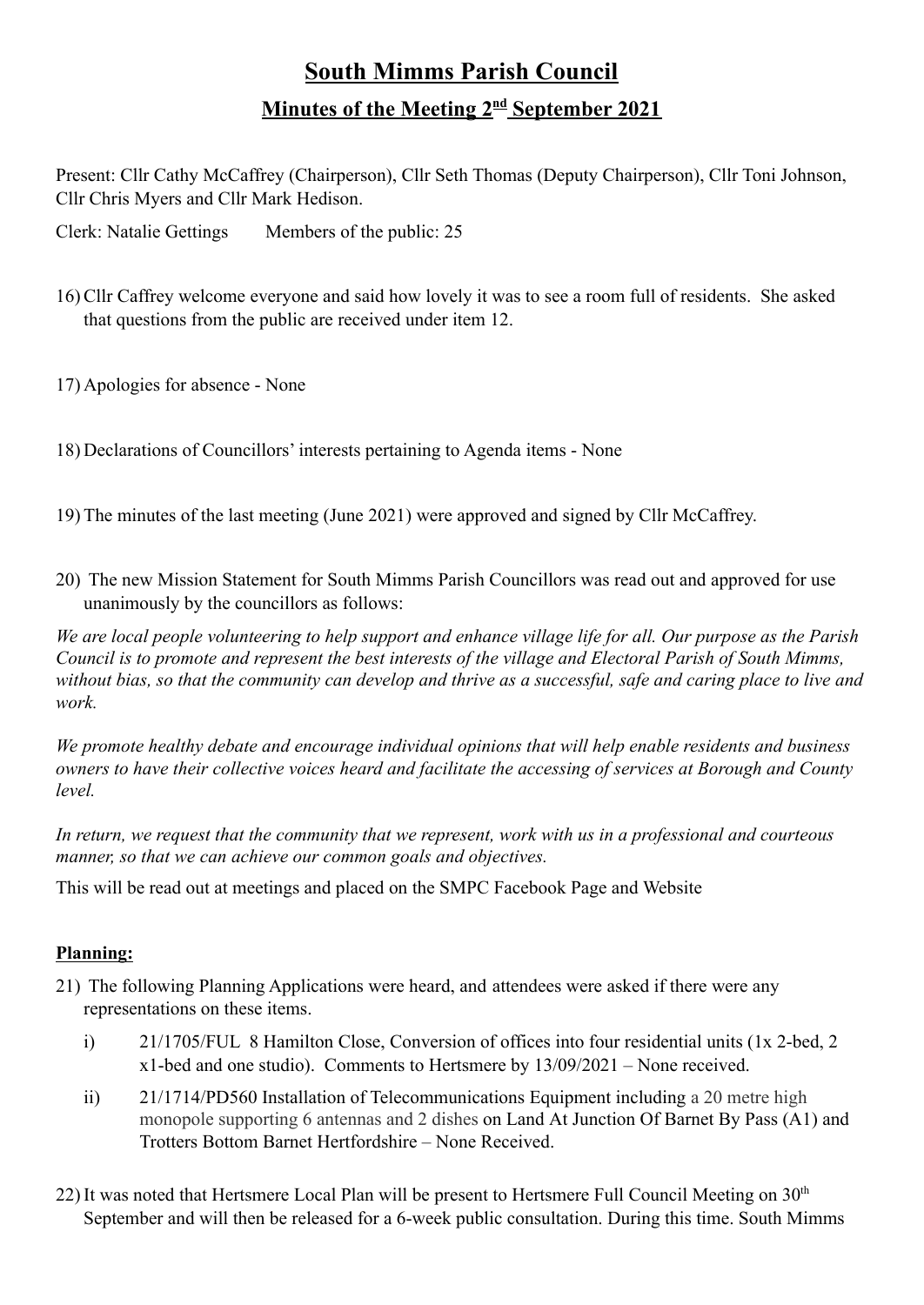Parish Council will be holding an open day (date to be confirmed) for residents to look at the plans and to give feedback that we can consolidate and pass back to Hertsmere. Residents will also be able to make their own representations direct to Hertsmere if desired.

- 23) Cllr MaCaffrey noted that the Public Inquiry regarding the Aggregates site next to Romani House: has been delayed by the Planning Inspectorate until January, to allow for more evidence or objections to be received by residents. At present they have only received one diary of evidence directly from a village resident. Cllr Caffrey appealed to all residents affected by this site report this to the Planning Inspectorate – details are on the SMPC website.
- 24) Finance The following was approved:
	- i) CIL funds expenditure for the ongoing provision of Internet to the Village Hall. Initial contract is half price for 2 years. This will enable SMPC to make meetings available on Zoom as well as in person and will also be available to those hiring the hall.
	- ii) SMPC's annual insurance renewal with Zurich £294.88
	- iii) Outline approval for the purchase of a village sign (like Ridge's max cost £1000) and some flower troughs using CIL funds (quotes being obtained).

## **Community:**

25) Cllr MaCaffrey recapped that the sale of the White Hart pub is now complete, and the buyers have been finally disclosed as being Griggs – a Radlett based construction company. Griggs have written to the Parish Council to say they are still assessing their plans for the site and are talking to a restaurant operator. However, they may also consider a 'sympathetic residential conversion'.

A substantial public discussion was held, and a number of residents and councillors spoke on this issue. All who spoke were of the opinion that The White Hart was a key feature of the village's identity (as per the 2020 conservation officers report) and that every effort should be made to keep the site as a hospitality venue. Whilst it was recognised that sadly McMullans had sold the site, feeling it was not profitable as a traditional pub, that it was still an ideal site for a restaurant. It was agreed that a restaurant would be popular with existing local residents, residents of the circa 250 new homes due to be built in South Mimms, as well as attracting customers from other parts of Hertsmere and London Colney.

A motion was put forward that both the War Memorial (unveiled in 1920) and the pub building itself (Grade 2 listed building ref 1346931 built in the 1600s), be considered as 'Community Assets' with appropriate applications made to Hertsmere Borough Council. A show of hands was asked for from the councillors and floor and this motion was carried.

- 26) Cllr Mark Hedison,and Cllr Chris Myers gave a 'Report It & Sort It' update including grass cutting, bench repairs, street signage and fly tipping.
- 27) Questions and comments from the public were received:
	- a. A discussion was held regarding winter salt and it was established that there was a bin on the corner of Black Horse Lane and Brookside – The Clerk will request that Highways replace it and a addition bin will be purchased for Blanch Lane so the salt being stored at the White Hart can be moved.